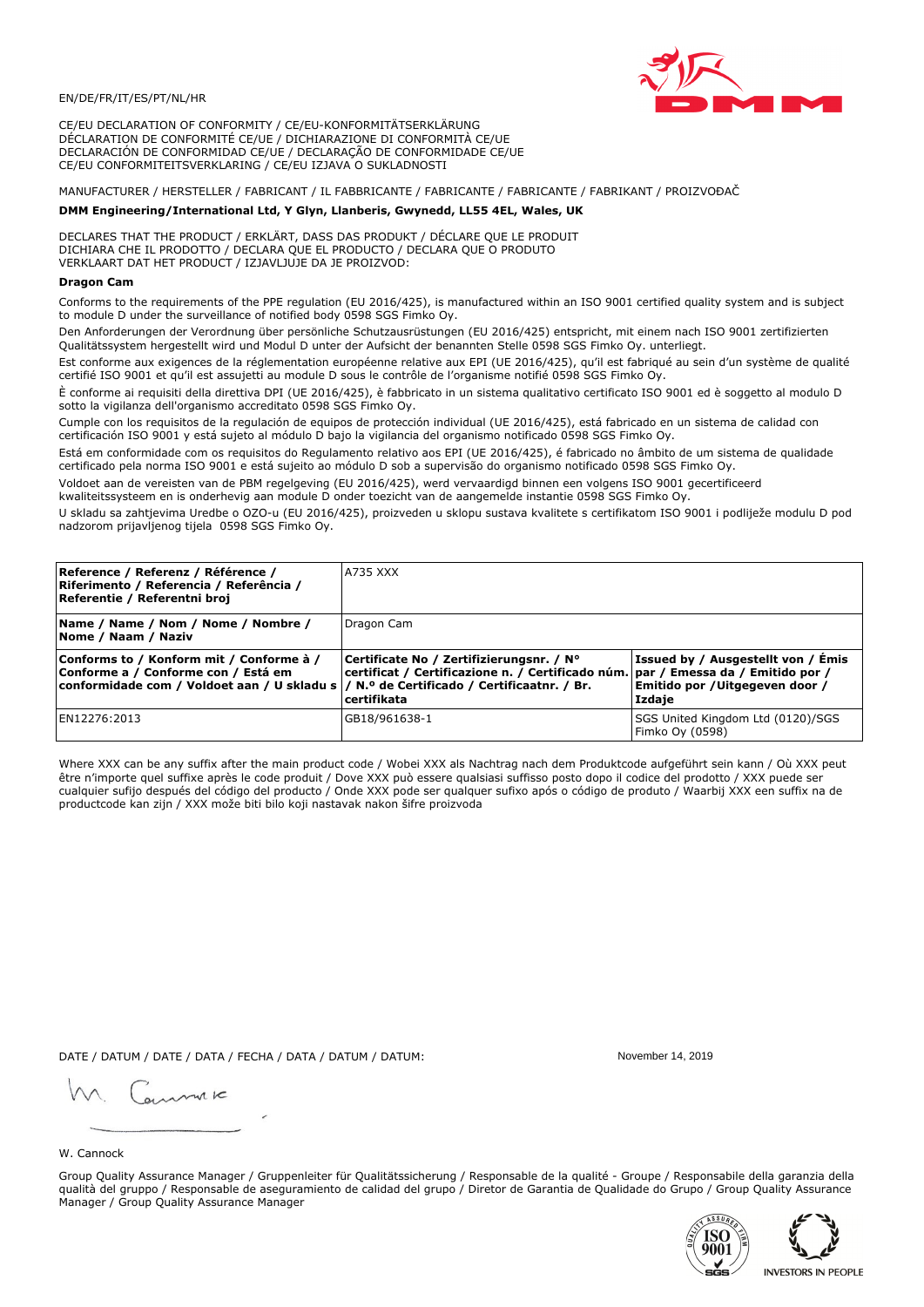# NO/SE/FI/DK/PL/CZ/SK/MT

CE/EU-SAMSVARSERKLÆRING / CE/EU-FÖRKLARING OM ÖVERENSSTÄMMELSE CE/EU-VAATIMUSTENMUKAISUUSVAKUUTUS / CE/EU-OVERENSSTEMMELSESERKLÆRING DEKLARACJA ZGODNOŚCI WE/UE / CE/EU PROHLÁŠENÍ O SHODĚ CE/EÚ VYHLÁSENIE O ZHODE / DIKJARAZZJONI TA' KONFORMITÀ TAL-KE/UE

# PRODUSENT / TILLVERKAREN / VALMISTAJA / PRODUCENT / PRODUCENT / VÝROBCE / VÝROBCA / IL-MANIFATTUR

### DMM Engineering/International Ltd, Y Glyn, Llanberis, Gwynedd, LL55 4EL, Wales, UK

ERKLÆRER AT PRODUKTET / INTYGAR ATT PRODUKTEN / VAKUUTTAA, ETTÄ TÄMÄ TUOTE / ERKLÆRER, AT PRODUKTET / OŚWIADCZA, ŻE<br>WYRÓB / PROHLAŠUJE, ŽE PRODUKT / VYHLASUJE, ŽE VÝROBOK / JIDDIKJARA LI L-PRODOTT:

# **Dragon Can**

Overholder kravene i PVU-forordningen (EU 2016/425), er produsert innenfor et ISO 9001-sertifisert kvalitetssystem og er underlagt modul D under overvåkning av teknisk kontrollorgan 0598 SGS Fimko Oy.

Uppfyller kraven för PPE-reglerna (EU 2016/425), tillverkas inom ett ISO 9001-certifierat kvalitetssystem och är föremål för modul D under övervakning av anmält organ 0598 SGS Fimko Oy.

Noudattaa henkilönsuojaimia koskevan asetuksen (EU 2016/425) vaatimuksia, on valmistettu ISO 9001 -sertifioidun laatujärjestelmän mukaisesti ja että siihen sovelletaan ilmoitetun laitoksen 0598 SGS Fimko Oy.:in alaista D-moduulia.

Overholder kravene i forordningen om personlige værnemidler (EU 2016/425), er fremstillet i inden for det certificerede ISO 9001kvalitetssystem, og er underlagt modul D under overvågning af det bemyndigede organ 0598 SGS Fimko Oy.

Spełnia wymogi rozporządzenia w sprawie środków ochrony indywidualnej (UE 2016/425), jest produkowany w ramach systemu jakości zgodnego z ISO 9001 i podlega modułowi D pod nadzorem jednostki notyfikowanej 0598 SGS Fimko Oy.

Zařízení splňuje požadavky nařízení o osobních ochranných prostředcích 2016/425, je vyrobeno v systému řízení jakosti certifikovaném podle normy ISO 9001 a podléhá modulu D pod dohledem notifikované osoby č. 0598 SGS Fimko Oy.

Spĺňa požiadavky Nariadenia Európskeho parlamentu a Rady (EÚ) 2016/425 o osobných ochranných prostriedkoch, je vyrobený v rámci systému kvality certifikovaného podľa normy ISO 9001 a podlieha modulu D pod dohľadom notifikovaného orgánu č. 0598 SGS Fimko Oy.

Jikkonforma mar-rekwiżit tar-Regolament dwar il-PPE (UE 2016/425), u huwa manifatturat f'sistema ta' kwalità certifikata għall-ISO 9001 u soggett għall-modulu D taħt is-sorveljanza tal-korp notifikat 0598 SGS Fimko Oy.

| <b>Referanse / Referens / Viite / Reference / Nr</b> A735 XXX<br>referencyjny / Reference / Značka /<br>Referenza                                                                                                 |                                                                                                         |                                                                                                         |
|-------------------------------------------------------------------------------------------------------------------------------------------------------------------------------------------------------------------|---------------------------------------------------------------------------------------------------------|---------------------------------------------------------------------------------------------------------|
| Navn / Namn / Nimi / Navn / Nazwa /<br> Jméno / Názov / Isem                                                                                                                                                      | Dragon Cam                                                                                              |                                                                                                         |
| Overholder / Uppfyller kraven för / Vakuus<br>myönnetty perustuen standardiin: /<br> Overholder / Spełnia wymogi / Je ve shodě s $ \tilde{C} $ . certifikátu / Čertifikat Nru<br>/ Je v zhode s / Jikkonforma ma' | Sertifikatnr. / Certifikatnr. / Sertifikaattinro /<br>Certifikat nr. / Certyfikat nr / Č. certifikátu / | Utstedt av / Utfärdat av /<br>Myöntänyt / Udstedt af / Wydany<br>przez / Vydal / Vydal / Mahrug<br>minn |
| EN12276:2013                                                                                                                                                                                                      | GB18/961638-1                                                                                           | SGS United Kingdom Ltd (0120)/SGS<br>Fimko Oy (0598)                                                    |

Der XXX kan være ethvert suffiks etter produktkoden / Där XXX kan vara valfri ändelse efter produktkoden / Jossa XXX voi olla mikä tahansa tuotekoodin jälkeen tuleva liite. / Hvor XXX kan være ethvert suffiks efter produktkoden / gdzie XXX może być dowolnym przyrostkiem po kodzie produktu / Kde XXX může být jakákoliv přípona za kódem produktu / Kde XXX môže byť akákolyek prípona za kódom výrobku. / Fejn XXX jista ikun kwalunkwe suffiss wara l-kodići tal-prodott

DATO / DATUM / PÄIVÄMÄÄRÄ / DATO / DATA / DATUM / DÁTUM / DATA:

November 14, 2019

annuic

W. Cannock

Group Quality Assurance Manager / Group Quality Assurance Manager / Group Quality Assurance Manager / Group Quality Assurance Manager / Kierownik ds. Zarządzania Jakością Grupy / Group Quality Assurabce Manager / Manažér riadenia kvality v rámci skupiny / Maniger tal-Assigurazzjoni tal-Kwalità tal-Grupp